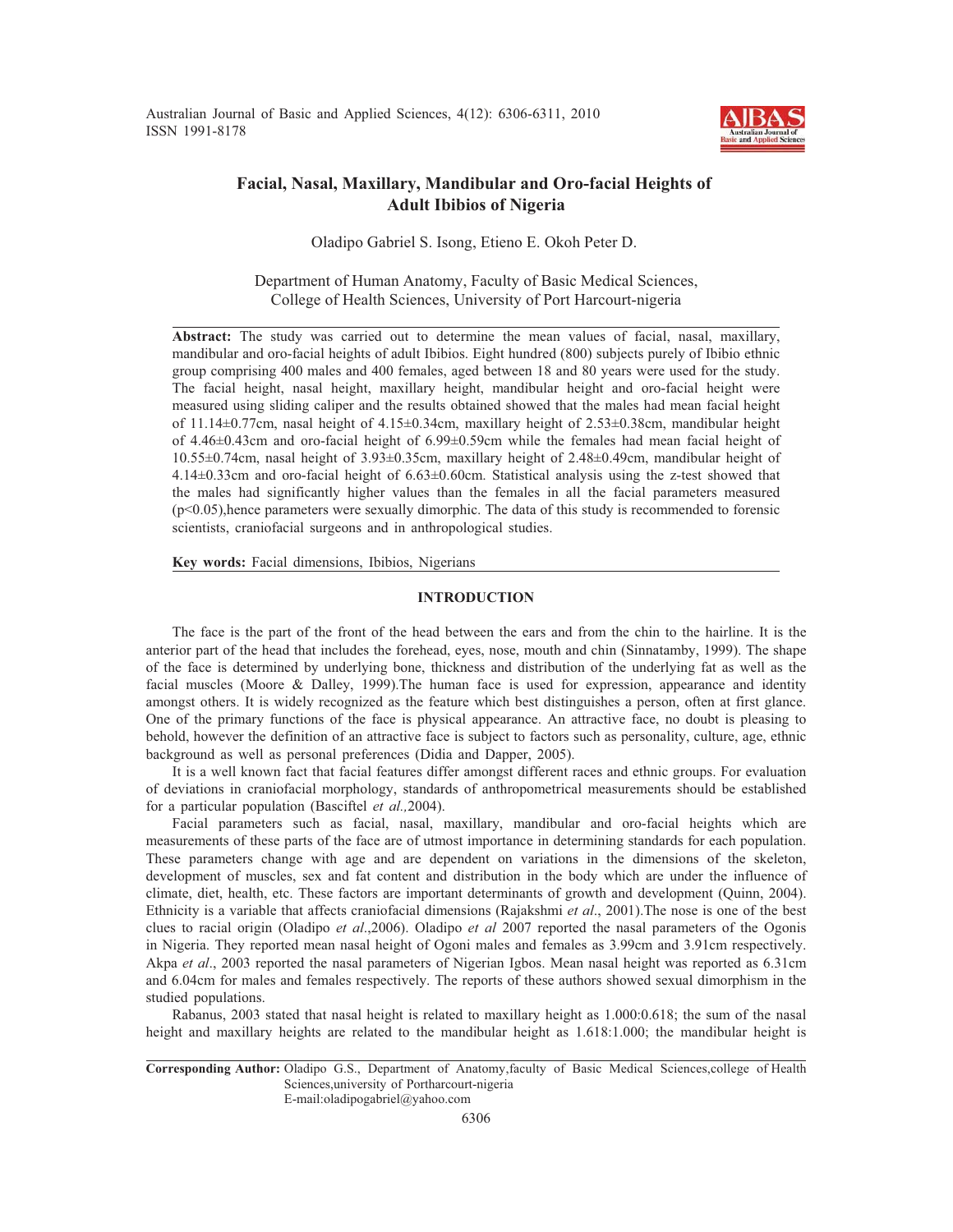#### *Aust. J. Basic & Appl. Sci., 4(12): 6306-6311, 2010*

related to the maxillary height as 1:0.618 and the oro-facial height is related to the nasal height as 1.618:1.000 and that each ratio differs by 1.618 in line with the rule of golden proportions.

Didia and Dapper (2005) studied the values of facial, nasal, maxillary, mandibular and oro-facial heights in Nigerians in a study carried out on 200(110 males and 90 females) adult Nigerians with normal facial morphology and established that for males facial height is 12.28±3.39cm; nasal height 4.50±1.23cm; maxillary height 2.44±0.66cm; mandibular height 4.49±1.23cm and oro-facial height 6.90±1.89cm. The figures obtained for the female subjects are facial height11.77±3.53cm; nasal height 4.48±1.37cm; maxillary height 2.30±0.69cm; mandibular height 4.20±1.26cm and oro-facial height 6.32±1.91cm. The values obtained for males were found to be significantly higher than the corresponding female values thereby establishing sexual dimorphism amongst Nigerians.

In a similar study to establish standards for craniofacial anthropometrical parameters of Latvian population by Erika *et al*., 2005 a total of 38 craniofacial measurements of 77 individuals (39 males and 38 females) with normal craniofacial morphology were obtained and a comparison was made between males and female and between Latvian and non-Latvians. The study reported nasal height and facial height as 5.87±0.45cm and 12.41±0.41cm respectively for males and that of females as nasal height 5.67±0.57cm and facial height 11.76±0.62cm. Measurements of the face showed that males in comparison with females had wider and higher faces, bigger minimal frontal breadth and upper face depth. Measurements taken from the jaw region showed that this region in males is more expressive than in females. However mandibular body length did not show statistically significant difference between males and females. No statistically significant difference was observed between the Latvian and non-Latvian subjects in the study group.

Knowledge of facial proportion values are employed in facial aesthetics. If the facial height for example is increased relatively to the upper two-thirds, it may be possible to restore an aesthetic proportion to the overall face by surgical alteration of the patient's alveolar height and or vertical dimensions (McLaren and Rifkin, 2002).

Similarly, decreased facial height at the vertical dimension of occlusion can often be restored at an improved vertical to improve facial aesthetics (Mohindra and Bulman, 2002).

Current concepts in diagnosis and treatment planning focus on the balance and harmony of various facial features (Reidel , 1950; Holdaway , 1983; Gonzalez-Ulloa and Steven , 1961; Merrifield , 1966; Lines *et al*., 1978). Increased skeletal treatment and surgical intervention make it extremely important to study examples of esthetically balanced faces and the scope of acceptable compromises between different facial elements.

No report exists on the facial parameters of the Ibibios ethnic group hence the need for this study. Further more, this study will provide the data on facial, nasal, maxillary, mandibular and oro-facial heights of the Ibibios of Nigeria which could be used as anthropometric reference values, in clinical practices ( plastic surgery and orthodontics) and in forensic medicine and also set the pace for further investigation.

### **MATERIALS AND METHODS**

Eight hundred (800) subjects of Ibibio ethnic group with ages ranging from 18-80 years were used in the study. These were made up of 400 males and 400 females who were Ibibios by both parents and grand parents. The subjects were selected at random from Ibibios residing in Uyo, Akwa Ibom State and Port Harcourt, Rivers State of Nigeria. All the subjects used for this study showed no facial deformity or scar.

Measurements were taken with the aid of sliding veneer caliper as follows:

Facial height, was measured as the distance between the nasion of the nose and the menton of the mandible (A+B+C).Nasal height was measured as the distance between the nasion and the anterior nasal spine (A).Maxillary height was measured as the distance between the anterior nasal spine and the junction between the upper and lower lips (B) .Mandibular height was measured as the distance between the junction of the upper and lower lip and the menton (C). Oro-facial height was gotten as the sum of the maxillary and mandibular heights (B+C). It is also measured as the distance between the nasospinale and the menton. All measurements were carried out using the method described by Didia and Dapper, 2005 (Figure 1).All measurements were made by one person to ensure uniformity of measurement. Measurements were made with the subjects sitting upright with the head unsupported, relaxed and breathing quietly. The data obtained were analyzed using discrete statistics and students' z test at significance level of 0.05.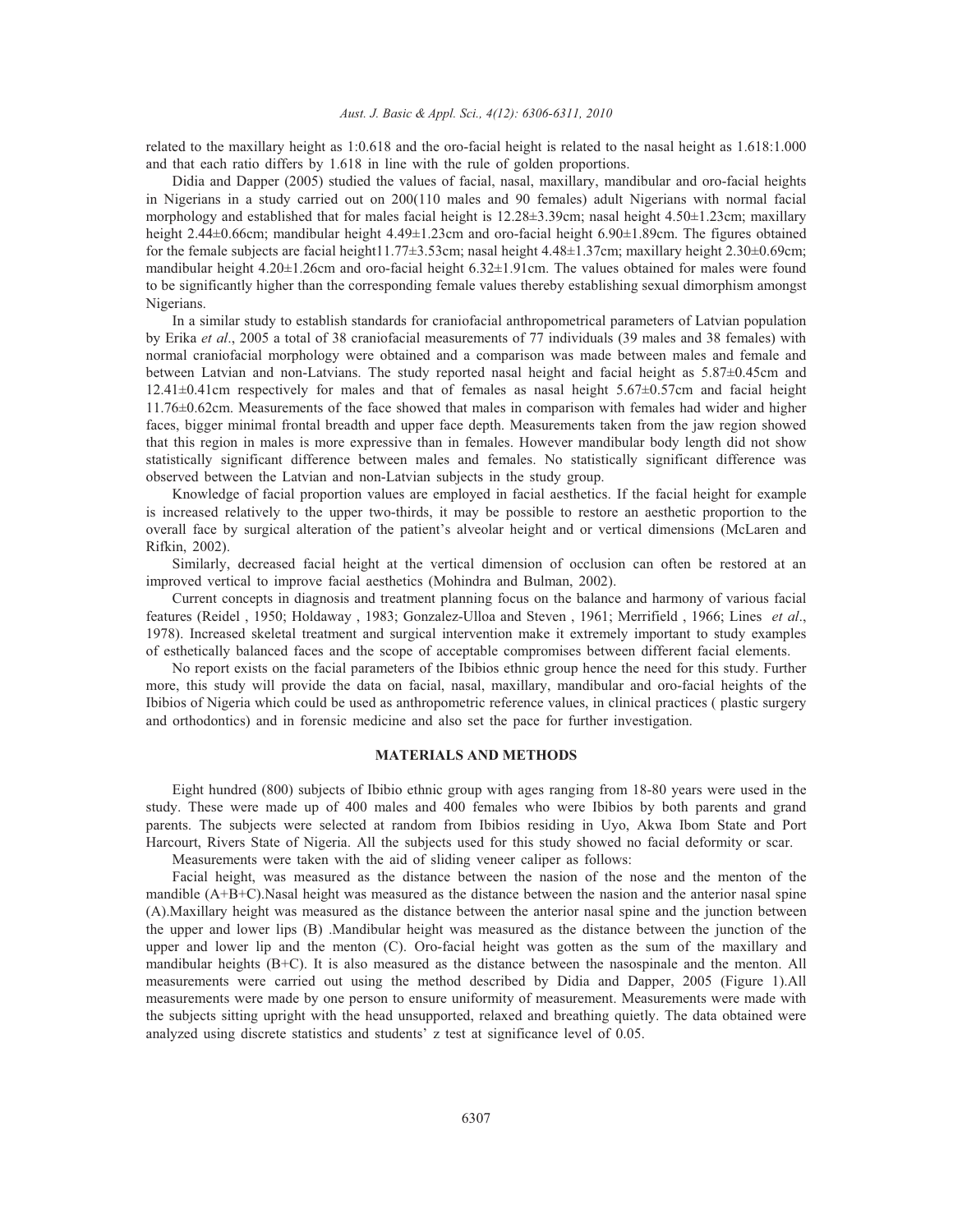*Aust. J. Basic & Appl. Sci., 4(12): 6306-6311, 2010*



**Fig. 1:** Scheme to show measurement of facial parameters(Didia and Dapper,2005).

Note: Nasal height-----A Maxillary height ----B Mandibular height-----C Oro-facial height------- $B + C$ Facial height---------- $A + B + C$ 

## **RESULTS AND DISCUSSION**

The results of the study are shown in tables 1-4.The sample distribution of subjects is shown in table1. More of the subjects studied were between the ages of 18 years to 22years. The dimensions of the facial parameters obtained in this study for both male and female subjects are shown in table 2 to 4. Table 4 shows a comparison between the facial dimensions of Ibibios males and females. The values obtained for the males were found to be significantly higher than the corresponding female values ( $p < 0.05$ ). In table 5,a comparative table of facial parameters in Ibibios and other populations, Ibibio males showed higher mean values of facial height, nasal height, mandibular height and orofacial height than male Ijaws but lower values of maxillary height than male Ijaws. In addition, facial height and nasal height of male Ibibios was lower than those of male Latvians. The mean nasal height of the male Ibibios was higher but lower than those of male Igbos. In females, Ibibios had lower facial height than Ijaws and Latvian. The value of nasal height was lower than those of Ijaws, Igbos and Latvians but higher than that of Ogonis. Orofacial height and maxillary height were significantly higher than those of Ijaws while mandibullar height was lower than that of Ijaws.

**Table 1:** Age and sex distribution of subjects

| Age Group (Yrs) | Male Subjects | Female Subjects | Total |
|-----------------|---------------|-----------------|-------|
| $18 - 22$       | 108           | 121             | 229   |
| $23 - 27$       | 42            | 92              | 134   |
| $28 - 32$       | 14            | 29              | 43    |
| $33 - 37$       | 73            | 57              | 130   |
| $38 - 42$       | 12            | 17              | 29    |
| $43 - 47$       | 88            | 44              | 132   |
| $48 - 52$       |               | 23              | 30    |
| $53 - 57$       | 32            | 15              | 47    |
| 58 and above    | 24            |                 | 26    |
| Total           | 400           | 400             | 800   |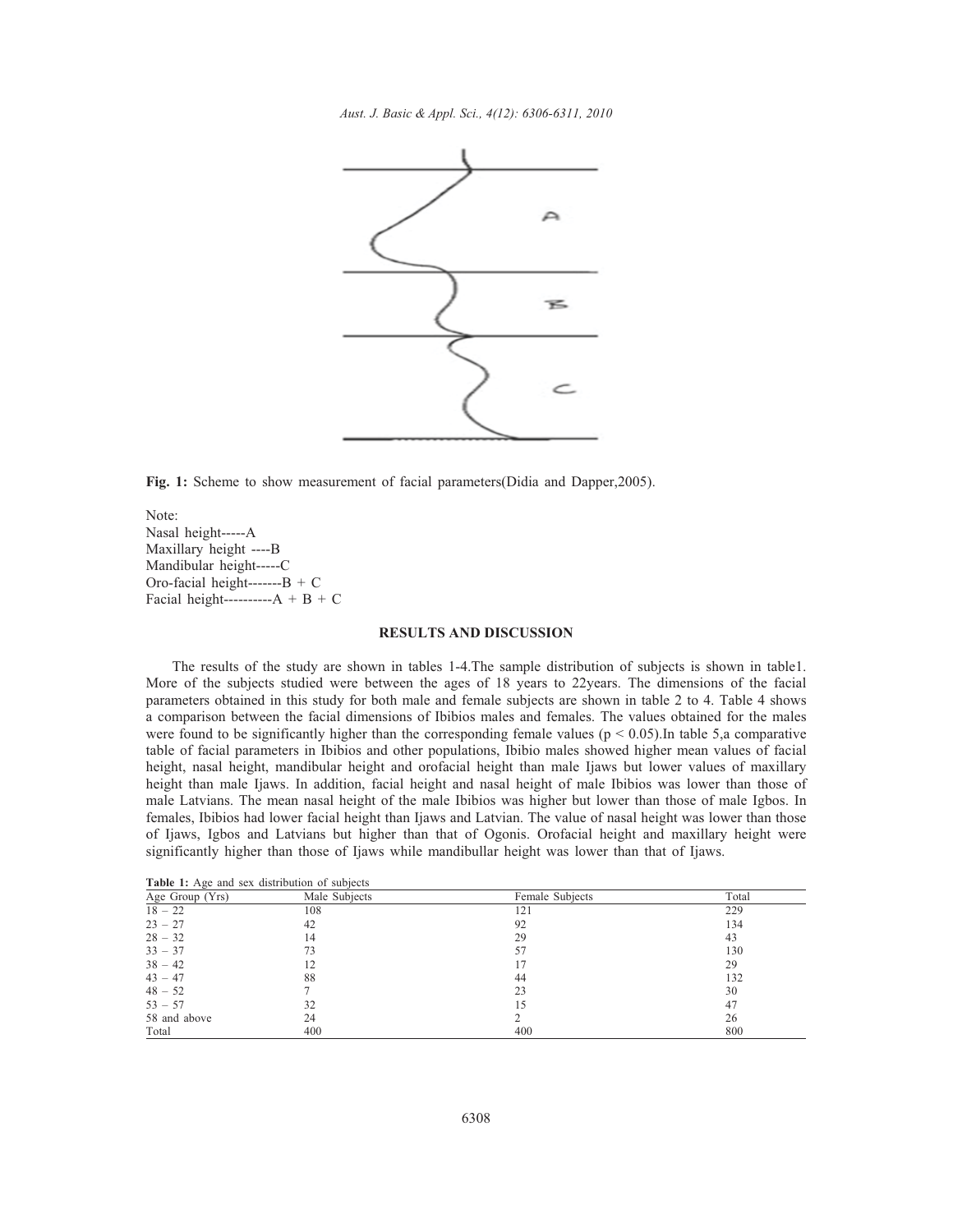| Aust. J. Basic & Appl. Sci., 4(12): 6306-6311, 2010 |  |  |  |  |  |  |
|-----------------------------------------------------|--|--|--|--|--|--|
|-----------------------------------------------------|--|--|--|--|--|--|

| Age group years                                   | Facial Height (cm) | Nasal Height (cm) | Maxillary Height (cm) | Mandibular Height (cm) | Oro-Facial Height (cm) |  |
|---------------------------------------------------|--------------------|-------------------|-----------------------|------------------------|------------------------|--|
| $18 - 22$                                         | 10.91              | 3.98              | 2.63                  | 4.30                   | 6.93                   |  |
| $23 - 27$                                         | 11.39              | 4.26              | 2.51                  | 4.62                   | 7.13                   |  |
| $28 - 32$                                         | 11.09              | 4.15              | 2.50                  | 4.44                   | 6.94                   |  |
| $33 - 37$                                         | 11.14              | 4.20              | 2.44                  | 4.50                   | 6.94                   |  |
| $38 - 42$                                         | 11.22              | 4.37              | 2.50                  | 4.36                   | 6.85                   |  |
| $43 - 47$                                         | 11.27              | 4.17              | 2.54                  | 4.55                   | 7.09                   |  |
| $48 - 52$                                         | 11.32              | 4.28              | 2.36                  | 4.68                   | 7.05                   |  |
| $53 - 57$                                         | 11.26              | 4.25              | 2.53                  | 4.49                   | 7.01                   |  |
| 58 and above                                      | 11.11              | 4.20              | 2.54                  | 4.45                   | 6.90                   |  |
|                                                   |                    |                   |                       |                        |                        |  |
| <b>Table 3:</b> Mean facial dimensions of females |                    |                   |                       |                        |                        |  |
| Age group years                                   | Facial Height (cm) | Nasal Height (cm) | Maxillary Height (cm) | Mandibular Height (cm) | Oro-Facial Height (cm) |  |
| $18 - 22$                                         | 10.60              | 3.95              | 2.54                  | 4.11                   | 6.66                   |  |
| $23 - 27$                                         | 10.54              | 3.94              | 2.44                  | 4.16                   | 6.60                   |  |
| $28 - 32$                                         | 10.44              | 3.93              | 2.29                  | 4.22                   | 6.51                   |  |
| $33 - 37$                                         | 10.51              | 3.89              | 2.43                  | 4.19                   | 6.62                   |  |
| $38 - 42$                                         | 10.46              | 3.82              | 2.50                  | 4.14                   | 6.64                   |  |

| <b>Table 2:</b> Mean facial dimensions of males |  |
|-------------------------------------------------|--|
|-------------------------------------------------|--|

# 58 and above 11.19 4.07 3.01 4.11 7.12

 $43 - 47$  10.64 3.97 2.53 4.14 6.67  $48 - 52$  10.39 3.91 2.40 4.07 6.64  $53 - 57$  10.56 3.95 2.60 4.00 6.60

| Table 4: Comparison of mean facial dimensions between Ibibios Males and Females |                  |                  |  |  |  |
|---------------------------------------------------------------------------------|------------------|------------------|--|--|--|
| <b>Measurements</b>                                                             | Males $n=400$    | Female $n=400$   |  |  |  |
|                                                                                 | Mean $\pm$ S.D   | Mean $\pm$ S.D   |  |  |  |
| Facial height (cm)                                                              | $11.14 \pm 0.77$ | $10.55 \pm 0.74$ |  |  |  |
| Nasal height (cm)                                                               | $4.15 \pm 0.34$  | $3.93 \pm 0.35$  |  |  |  |
| Maxillary height (cm)                                                           | $2.53 \pm 0.38$  | $2.48 \pm 0.49$  |  |  |  |
| Mandibularheight (cm)                                                           | $4.46 \pm 0.43$  | $4.14 \pm 0.33$  |  |  |  |
| Oro-facial height (cm)                                                          | $6.99 \pm 0.59$  | $6.62 \pm 0.60$  |  |  |  |
| P < 0.05                                                                        |                  |                  |  |  |  |

Note:SD-standard deviation

#### **Table 5:** Comparative Facial Dimensions in Ethnic Groups

| Parameter              | Group          | Male  | Female | Significance | Author/Year          |
|------------------------|----------------|-------|--------|--------------|----------------------|
| Facial height (cm)     | Nigerians      | 12.28 | 11.77  | Significant  | Didia&Dapper,2005    |
|                        | Latvians       | 12.41 | 11.76  | Significant  | Erika et al.,2005    |
|                        | Nigerian Ijaws | 11.87 | 10.71  | Significant  | Oladipo et al.,2008  |
|                        | Urhobos        | 12.18 | 11.03  | Significant  | Oladipo et al., 2009 |
|                        | Ibibios        | 11.14 | 10.55  | Significant  | Present study        |
| Nasal height (cm)      | Nigerians      | 4.5   | 4.48   | Significant  | Didia&Dapper, 2005   |
|                        | Latvians       | 5.87  | 5.67   | Significant  | Erika et al., 2005   |
|                        | Nigerian Igbos | 6.31  | 6.04   | Significant  | Akpa et al., 2003    |
|                        | Ogonis         | 3.99  | 3.91   | Significant  | Oladipo et al., 2007 |
|                        | Nigerian Ijaws | 4.71  | 4.43   | Significant  | Oladipo et al., 2008 |
|                        | Urhobos        | 4.85  | 4.4    | Significant  | Oladipo et al., 2009 |
|                        | Ibibios        | 4.15  | 3.93   | Significant  | Present study        |
| Maxillary height (cm)  | Nigerians      | 2.44  | 2.3    | Significant  | Didia&Dapper, 2005   |
|                        | Nigerian Ijaws | 2.49  | 2.39   | Significant  | Oladipo et al,2008   |
|                        | Urhobos        | 2.46  | 2.33   | Significant  | Oladipo et al., 2009 |
|                        | Ibibios        | 2.53  | 2.48   | Significant  | Present study        |
| Mandibular height (cm) | Nigerians      | 4.49  | 4.2    | Significant  | Didia&Dappa, 2005    |
|                        | Nigerian Ijaws | 4.6   | 4.28   | Significant  | Oladipo et al., 2008 |
|                        | Urhobos        | 4.89  | 4.39   | Significant  | Oladipo et al., 2009 |
|                        | Ibibios        | 4.46  | 4.14   | Significant  | Present study        |
| Orofacial height (cm)  | Nigerians      | 6.9   | 6.32   | Significant  | Didia&Dappa, 2005    |
|                        | Nigerian Ijaws | 7.12  | 6.5    | Significant  | Oladipo et al,2008   |
|                        | Urhobos        | 7.33  | 6.67   | Significant  | Oladipo et al., 2009 |
|                        | Ibibios        | 6.99  | 6.63   | significant  | Present study        |

#### *Discussion:*

The study was directed mainly towards investigating the normal values of facial, nasal, maxillary, mandibular and oro-facial heights of adult Ibibios in Nigeria. The ages ranged from 18 -80 years. The choice of the study population was deliberate since facial growth changes are minimal at that age range (Didia and Dapper, 2005). Significant changes occur more in periods between 5 – 17 years (Bishara and Ortho, 2000). Observation showed that mean facial dimensions of male Ibibios were significantly higher than the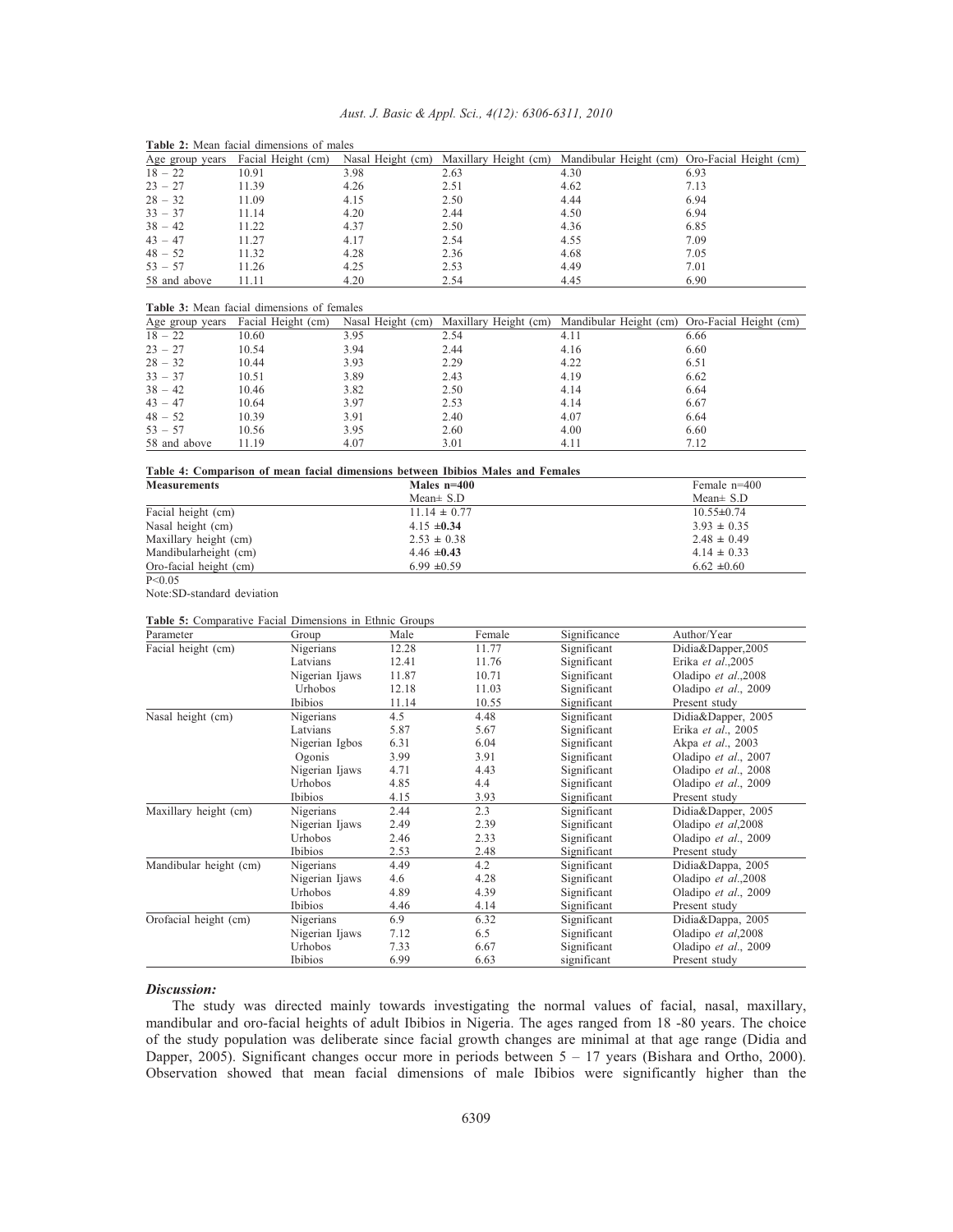#### *Aust. J. Basic & Appl. Sci., 4(12): 6306-6311, 2010*

corresponding female values; this could be as a result of genetic make up and inheritance which manifest as sexual dimorphism as reported by previous authors on most anthropometric parameters (Oladipo *et a.,*2006; Oladipo *et al*., 2007; Oladipo *et al*., 2008; Daniel , 2002).

Many investigators have shown significant differences in craniofacial complex among ethnic and racial groups (Hwang *et al*., 2002; Mlyajmak *et al*., 1996). Several other investigators (Livhitis *et al*., 1994) suggested also that genetic factors exert a substantial influence on the individual differences in body shape and configuration. Therefore they should be considered in developing standards for various populations (Bascifitel *et al*., 2004).

The facial dimensions established here for Ibibios are important to orthodontists and plastic surgeons and should be considered when facial aesthetics is to be improved upon.

From the study on the Latvian population by Erika *et al*., 2005, Latvian males have a facial height of 12.41±0.45cm and a nasal height of 5.87±0.45cm; female values were, for facial height 11.76±0.62cm and 5.67±0.57cm for nasal height (Figure5). These values are significantly higher than those obtained for Ibibios (p<0.05), thus the Ibibios can be said to have a smaller facial profile than the Latvians. In similar studies on Nigerian Igbos, by Akpa *et al*, 2003 they reported significantly higher value (p<0.05) of nasal length than Ijaws as well as the Ibibios. Ogonis on the on the other hand, have significantly lower values of nasal length than Ijaws (p<0.05) as reported by Oladipo *et al*., 2006. Comparing it with that of Ibibios, Ogonis have significantly lower value of nasal length than Ibibios

#### *Conclusion:*

This study has been able to establish the mean facial dimensions of adult Ibibios, it also established that as in other populations facial parameters are sexually dimorphic among the Ibibios and that male facial dimensions are greater than those of females (p<0.05). Knowledge of mean facial dimensions is important in evaluation of age, sex and racial differences, in clinical applications and in forensic application. Thus Plastic surgeons and orthodontists should utilize this knowledge during facial reconstructive surgery and in recommending orthodontic appliances when facial aesthetics is to be improved upon. Forensic expert should also use this knowledge in their investigations.

## **REFERENCES**

Akpa, A.O.C., C. Ugwu, A.O. Maliki, S.B.O. Aaliki, 2003. Morphometric study of the nasal parameter in Nigerian Igbo, Journal of Experimental and clinical anatomy, 2(2): 24-25.

Basciftel, F.A., T. Uysal, A. Buyukerkman, 2004. Craniofacial Structures of Anatolian Turkish Adults with normal occlusion and well balanced faces. AmJ Orthod. and Dentofacial orthopedics; 125(3): 366-372.

Bishara, S.E. and M.S. Ortho, 2000. Facial and Dental changes in Adolescents and their clinical implications. Angle Orthodontist; 70(6): 471-483.

Daniel, B., 2002. Racial anthropology and genetics of the Lebanese. www.nasalindexoflebanese.com, pp: 1-2.

Didia, B.C. and D.V. Dapper, 2005. Facial, Nasal, Maxillary, Mandibular and Orofacial heights of adult Nigerians. Orient Journal of Medicine, 17(1&2): 1-8.

Erika Nagle, Uldis Teibe and Dzintra Kapoka, 2005. Craniofacial Anthropometry in a group of healthy Latvian residents. Acta Medica Lituanica, 12(1): 47-53.

Farkas, L.G. and J.C. Kolar, 1987. Anthropometrics and the art of aesthetics of women's focus. Clin past. Surg., 14: 599-615.

George, A.F., Schudy, 1974. Longitudinal cephalometric study of post treatment craniofacial growth. Its implication in Orthodortic treatment, Amj of Orthod, pp: 65: 39.

Gonzales-Ulloa, M. and E. Stevens, 1961. The role of chin correction in profile plasty. Plast. Reconstr. Surg., 36: 364–373.

Holdaway, R.A., 1983. Soft tissue cephalometric analysis and its use in Orthodontic treatment planning. Amj Orthod., 84: 1-28.

Hom, D.B. and L.J. Marentette, 1993. A practical methodology to analyse facial deformities. Otolaryngology – Head and Neck Surg., 109(5): 826-30.

Huntley, H.E., 1970. The divine proportions; A study in mathematical beauty. Dorer publicatoinns: New York.

Hwang, H.S., W.S. Kim, J.A. McNamara, 2002. Ethnic differences in the soft tissue profile of Korean and Europian-American adults with normal occlusion and well balanced faces. Angle Orthod., 72: 72-80.